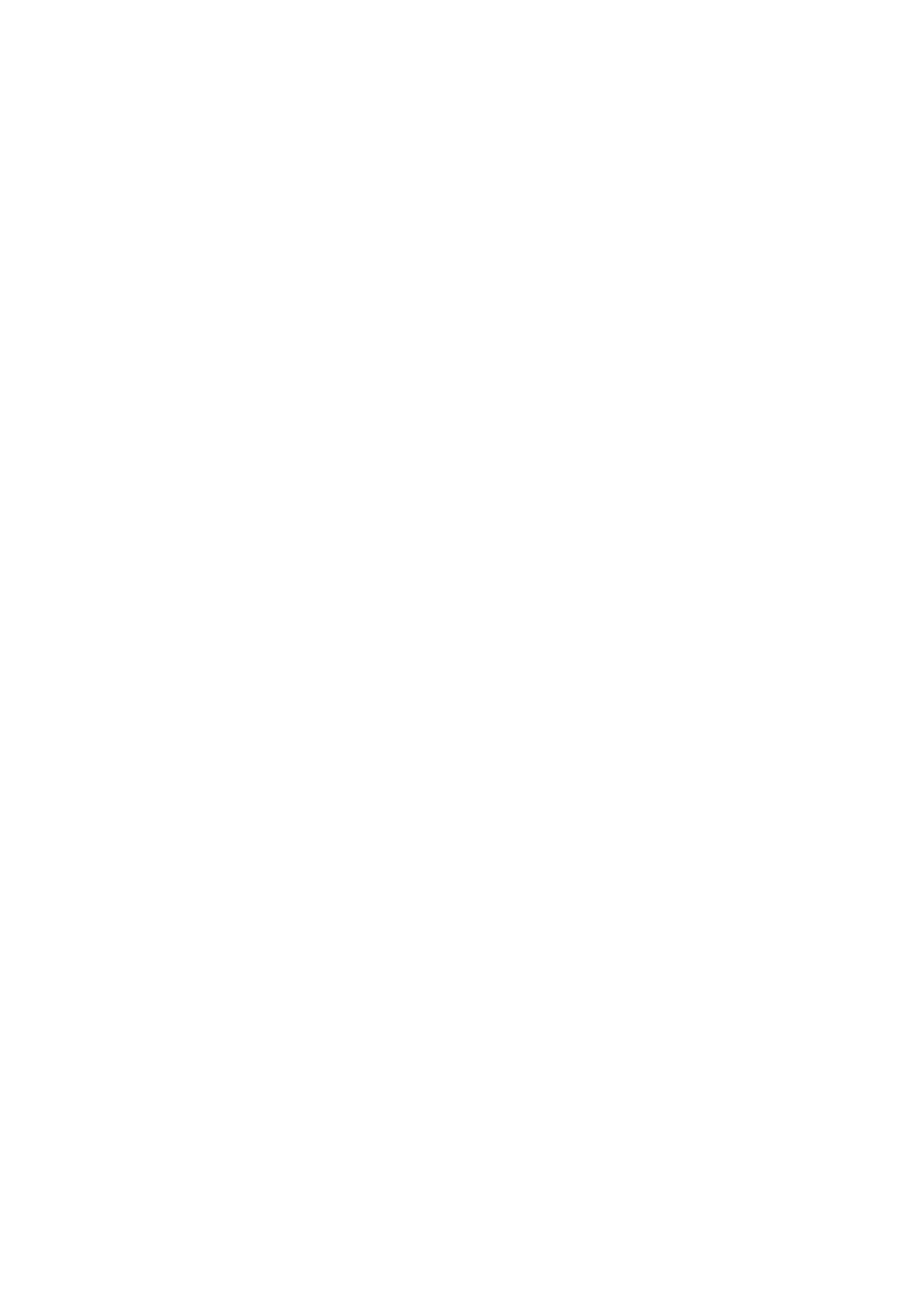# **NORTHERN TERRITORY OF AUSTRALIA**

As in force at 1April 1995 \_\_\_\_\_\_\_\_\_\_\_\_\_\_\_\_\_\_\_\_

\_\_\_\_\_\_\_\_\_\_\_\_\_\_\_\_\_\_\_\_

## **RACING AND GAMING AUTHORITY ACT**

#### **An Act to establish the Racing and Gaming Authority and for related purposes**

## **Part 1 Preliminary**

#### **1 Short title**

This Act may be cited as the *Racing and Gaming Authority Act*.

#### **2 Commencement**

This Act shall come into operation on a date to be fixed by the Administrator by notice in the *Gazette*.

#### **3 Definitions**

In this Act, unless the contrary intention appears:

*Authority* means the Racing and Gaming Authority established by section 4.

*Chief Executive Officer* means the Chief Executive Officer appointed under section 6.

*employee* means an employee of the Authority.

*Gaming Control Commission* means the Gaming Control Commission established by the *Gaming Control Act*.

*Racing Commission* means the Racing Commission established by the *Racing and Betting Act*.

## **Part 2 Racing and Gaming Authority**

#### **4 Racing and Gaming Authority**

(1) There is established by this Act an authority to be known as the Racing and Gaming Authority.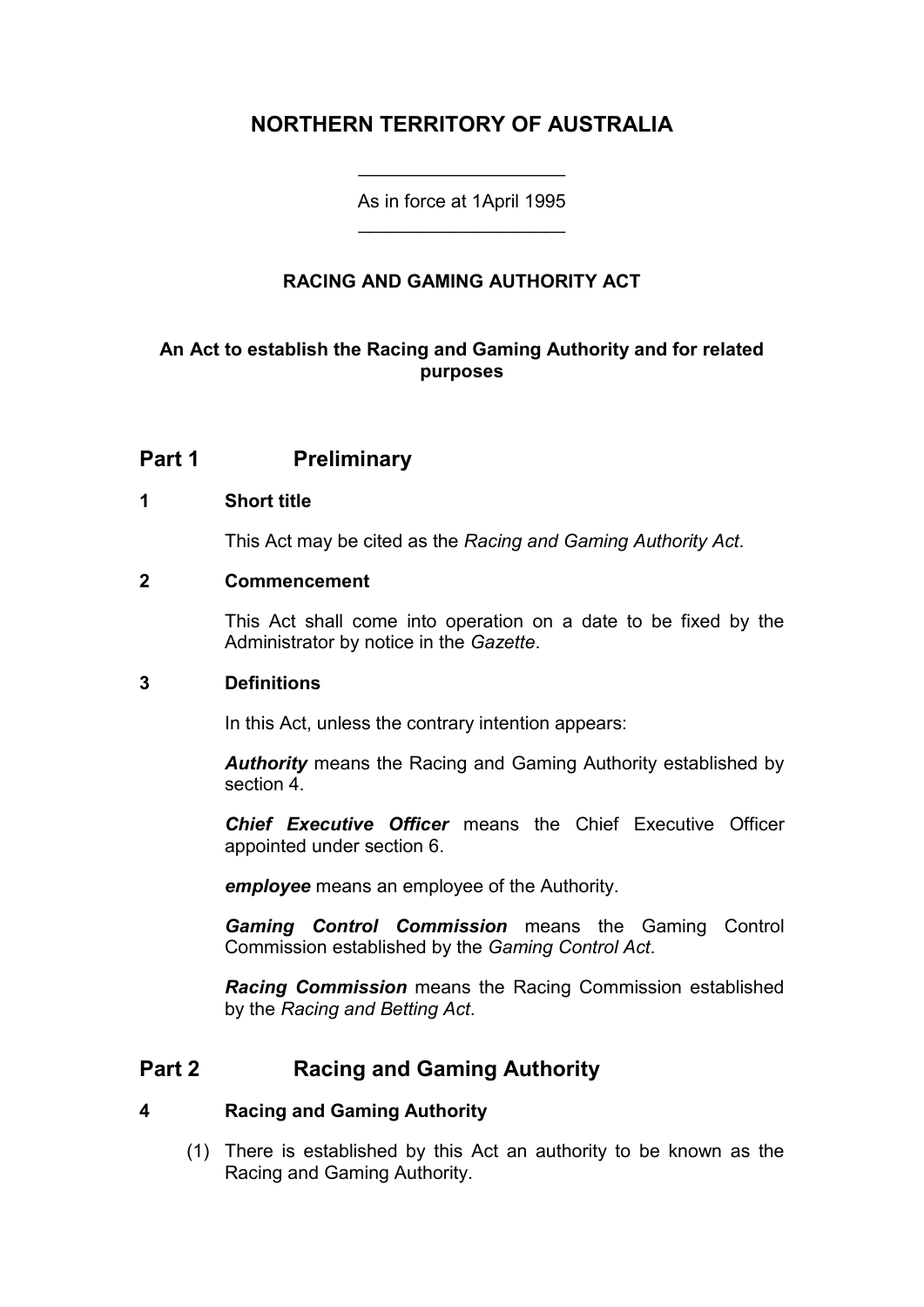- (2) The Authority:
	- (a) is a body corporate with perpetual succession;
	- (b) shall have a common seal; and
	- (c) is capable, in its corporate name, of acquiring, holding and disposing of real (including leasehold) and personal property and of suing and being sued.
- (3) All courts, judges and persons acting judicially shall take judicial notice of the common seal of the Authority affixed to a document and shall assume that it was duly affixed.

#### **5 Composition of Authority**

The Authority shall consist of the Chief Executive Officer.

#### **6 Chief Executive Officer**

- (1) The Minister may appoint a person to be the Chief Executive Officer of the Authority.
- (2) The Chief Executive Officer shall be employed on such terms and conditions as are determined by the Administrator.
- (3) The Minister may, at any time, terminate the appointment of a person under subsection (1).

#### **7 Costs and expenses of Chief Executive Officer**

The remuneration, allowances and expenses paid to the Chief Executive Officer shall be met from the revenue of the Racing **Commission** 

#### **8 Staff of Authority**

In addition to employees employed under the Public Sector Employment and Management Act by the Authority, the Authority may employ, on such terms and conditions as it thinks fit, such persons as it thinks necessary for the purposes of this Act, the *Gaming Control Act*, the *Racing and Betting Act* and the *Totalizator Administration and Betting Act*.

#### **9 Money property of Territory**

The money of, and all debts and other money owing to, the Authority are the property of the Territory and -

(a) are and shall be held;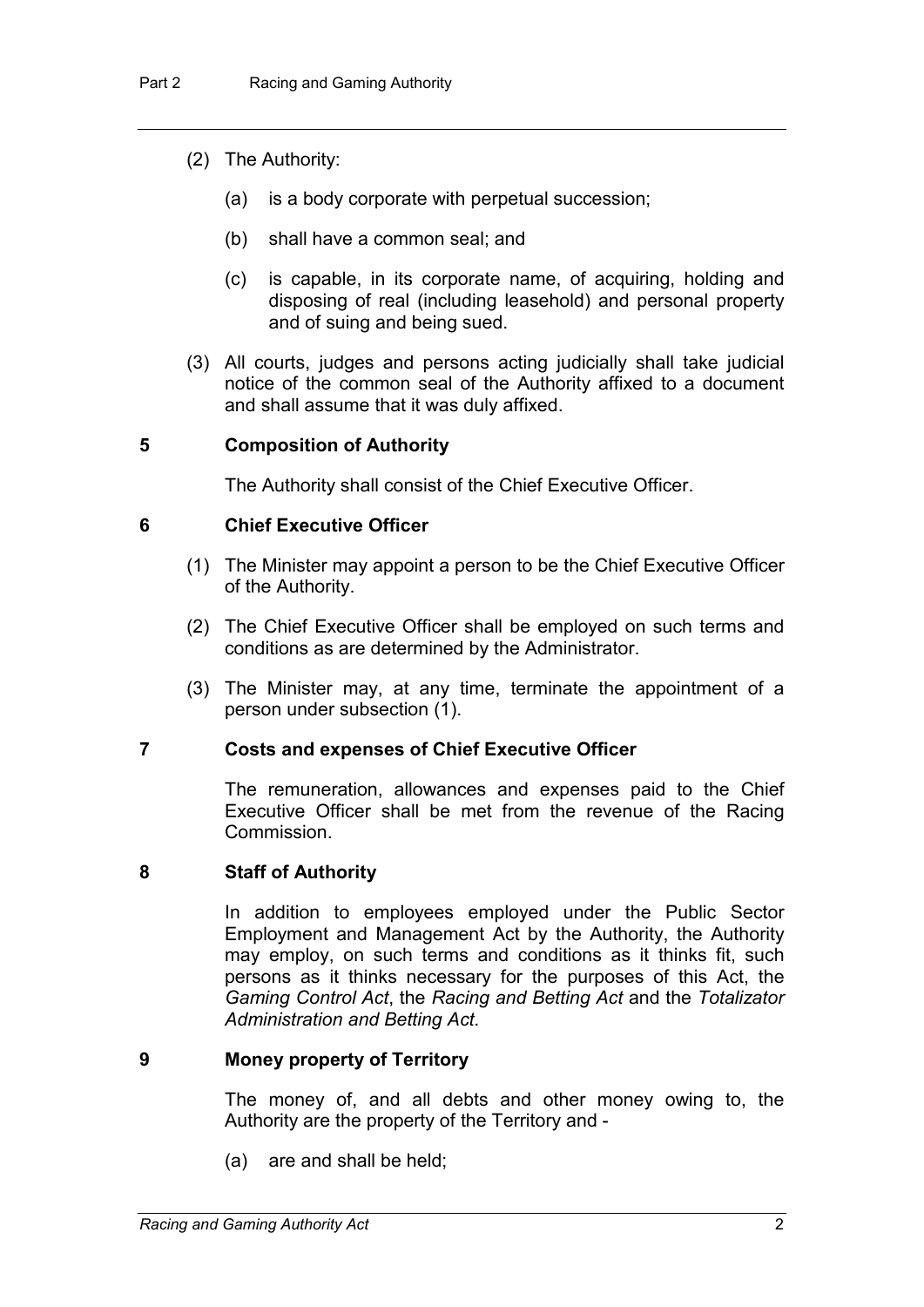- (b) may be recovered; and
- (c) may be applied,

by and in the name of the Authority on behalf of the Territory.

#### **10 Rules**

The Authority may make rules:

- (a) providing for the custody of its property and the form and use of its common seal; and
- (b) prescribing the duties of employees.

#### **11 Annual Report**

If the Authority is directed under section 11 of the *Financial Management Act* to prepare a financial statement, it shall include with the statement a report of:

- (a) the operations of the Racing Commission during that financial year, together with financial statements of the Commission in respect of the year in such form as the Treasurer approves; and
- (b) the operations of the Gaming Control Commission during that financial year.